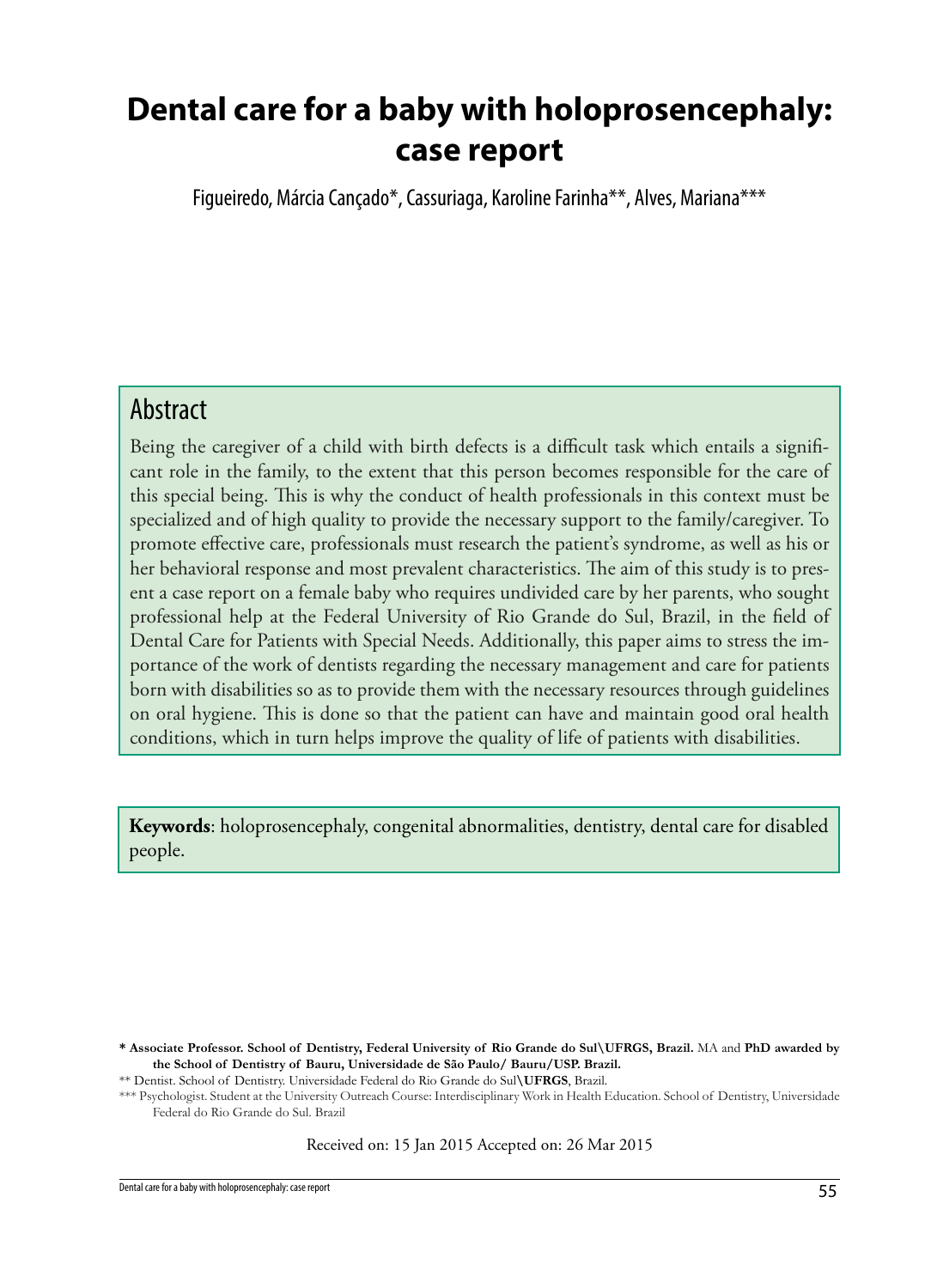## Introduction

Among the causes of disabilities in human beings we find congenital anomalies that cause functional or structural abnormalities during embryonic or fetal development. These anomalies are detected at birth and can have genetic, environmental or unknown causes (1, 2). Brain malformations, such as the clinical case this work focuses on, appear because of anomalies in brain development. These anomalies can be genetic or acquired, and it is difficult to determine their etiology. It is known that between 3 to 5% of newborns have some sort of congenital malformation (1), which illustrates the relevance of these deficiencies.

The team of professionals that provide care for patients born with disabilities, both in the public and private sectors, must have a strong humanistic element, from the moment the family/caregiver is informed about the diagnosis, and throughout the process. Family members turn to the health professional for solace, to appease their fear and suffering, hoping to be sheltered and protected and not be made responsible for the situation they are in (3).

Health care for special-needs patients must be provided through a multi-professional team by promoting and coordinating the articulation of different areas through the exchange of knowledge and information. This will enable professionals to provide comprehensive treatment. This professional behavior, which must be committed and humanistic, values individuals in their life situation, considering their special characteristics to have a complete understanding of the person. These are essential features the health team must address when treating patients with disabilities.

In this context, the aim of this study was to communicate the clinical case of a patient receiving care at the Federal University of Rio Grande do Sul, Brazil, in the field of Dental Care for Patients with Special Needs. We must highlight the importance of educational and preventive dental health care for patients with disabilities from their first months of life.

### Case report

Patient's initials: G. B. M. Female. Ten months old. Born with leucodermia on 05 June 2012 in Municipio de Novo Hamburgo, Rio Grande Do Sul, Brazil. She was taken to the School of Dentistry of the Federal University of Rio Grande do Sul (FO/UFRGS) in May 2013 for a control check-up. The child's health records showed the presence of multiple malformations, including neurological deficiencies, major cephalic problems with a diagnosis of holoprosencephaly (HPE), microcephaly, hypotelorism and displaced nose. These anomalies hindered her development and require her parents to provide undivided and permanent care. As she suffered from seizures, she needed anti-seizure drugs, anti gastroesophageal reflux drugs and vitamins. Given her serious deficiencies, the patient needed a tracheotomy at 1 month of age, of which decannulation has not been possible yet according to the medical report dated May 2013. She also had a nasogastric tube. From her birth, the patient has received the care of a multidisciplinary team: a pediatrician, a neurologist, an oral & maxillofacial surgeon, a gastroenterologist and an ophthalmologist from the Hospital de Clínicas de Porto Alegre (HCPA). The CT taken by the team showed agenesis of the corpus callosum in the bone structure image. The hospital team, through the oral & maxillofacial surgeon, referred the patient to FO/UFRGS in April 2013 to receive dental care. In the first appointment at FO/UFRGS an oral interview was conduct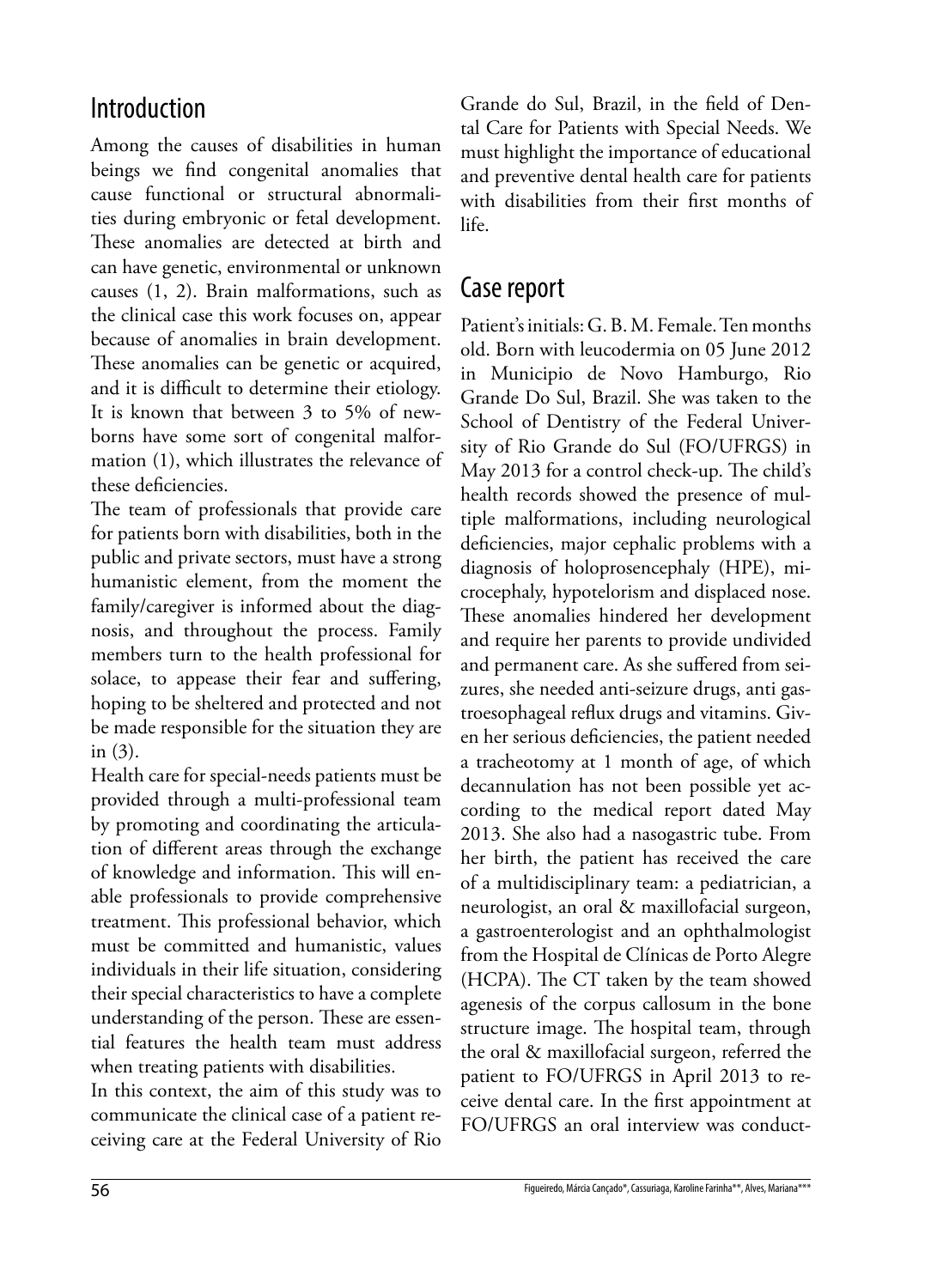ed with her parents. They explained that the health team had told them that the child's life expectancy was a maximum of one year (the child was 10 months old at the time).

During the interview, the child's mother explained how she had suffered from high blood pressure and a urinary infection at 12 weeks pregnant. She was treated with antibiotics as her doctors believed that the risk of infection might affect the baby.

When asked about the child's oral habits, her parents explained that she used a pacifier when going to bed, and that no oral hygiene procedures had been followed yet. The patient showed a heavy flow of salivary secretion. Therefore, in the dental appointment it was necessary to use a saliva ejector to suction excess secretion through a catheter attached to a suction device brought in by her parents (Figures 1 and 2).



**Fig. 2. Saliva ejector** 



**Fig. 1. Suction device**

The extraoral clinical exam showed microcephaly and nasal deformity. In the initial intraoral exam, Epstein pearls were detected on the lower-edge mucosa and no teeth were detected.



**Fig. 3. Facial features**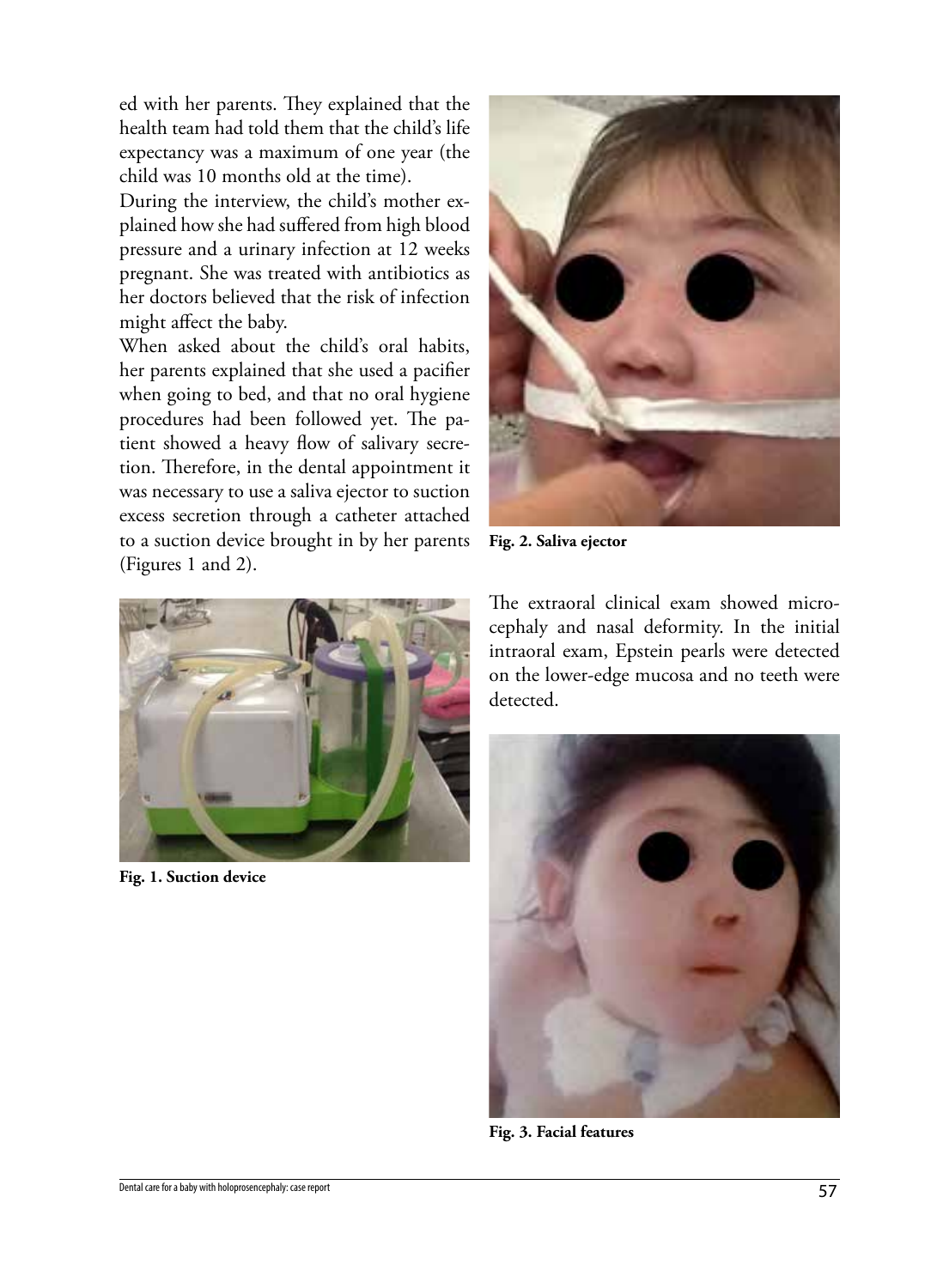As the infant had no teeth, parents were instructed to clean the oral cavity using moistened gauze twice a day, cleaning also the tongue. A new appointment was set for fifteen days later, where the initial eruption stage of central incisors was observed. Therefore the infant's caregivers were instructed to use a soft toothbrush for children to perform oral hygiene, and to complement it with fluoride toothpaste once a week. After 11 months, in March 2014, the infant's parents returned to FO-UFRGS for a control check-up. The infant was 1 year 9 months old at the time. Another oral interview was conducted to obtain updated information and to discuss the results of the tests ordered by the HCPA. These tests could not determine the cause that led to the child's deficiencies. In the intraoral clinical exam, deciduous upper and lower central incisors were detected, as well the eruption of deciduous upper first molars and upper lateral incisors. Visible dental plaque was detected on all teeth, and there were no carious lesions or spontaneous bleeding.

After this evaluation, the infant's parents were again given guidelines regarding oral hygiene of the teeth using a toothbrush for children and moistened gauze to clean the tongue (Figure 4). Parents' authorization was requested to transcribe the clinical case, and to use the patient's photographs. They agreed and signed a free and informed consent.



**Fig. 4. Intraoral clinical exam and hygiene guidelines (March 2014)**

On 29th August 2014, at 26 months of age, the child was admitted to the Hospital de Clínicas de Porto Alegre (HCPA), where she died from unspecified heart failure.

#### **Discussion**

Holoprosencephaly (HPE) is a major malformation of the central nervous system (CNS) in which the prosencephalon fully or partially fails to develop into two hemispheres: the telencephalon (brain hemispheres) and the diencephalon (thalamus and hypothalamus). Prosencephalic cleavage does not occur and brain hemispheres fail to develop. These disorders generally develop in weeks 5 and 6 of gestation (4). This can be diagnosed in the intrauterine stage through an ultrasound after the third month of pregnancy (5). Our patient's mother did not know that her daughter suffered from HPE during her pregnancy. HPE is associated with aneuploidy (trisomy of chromosome 13). This abnormality manifests in different ways (Fig. 5) that include serious anomalies in the brain and facies,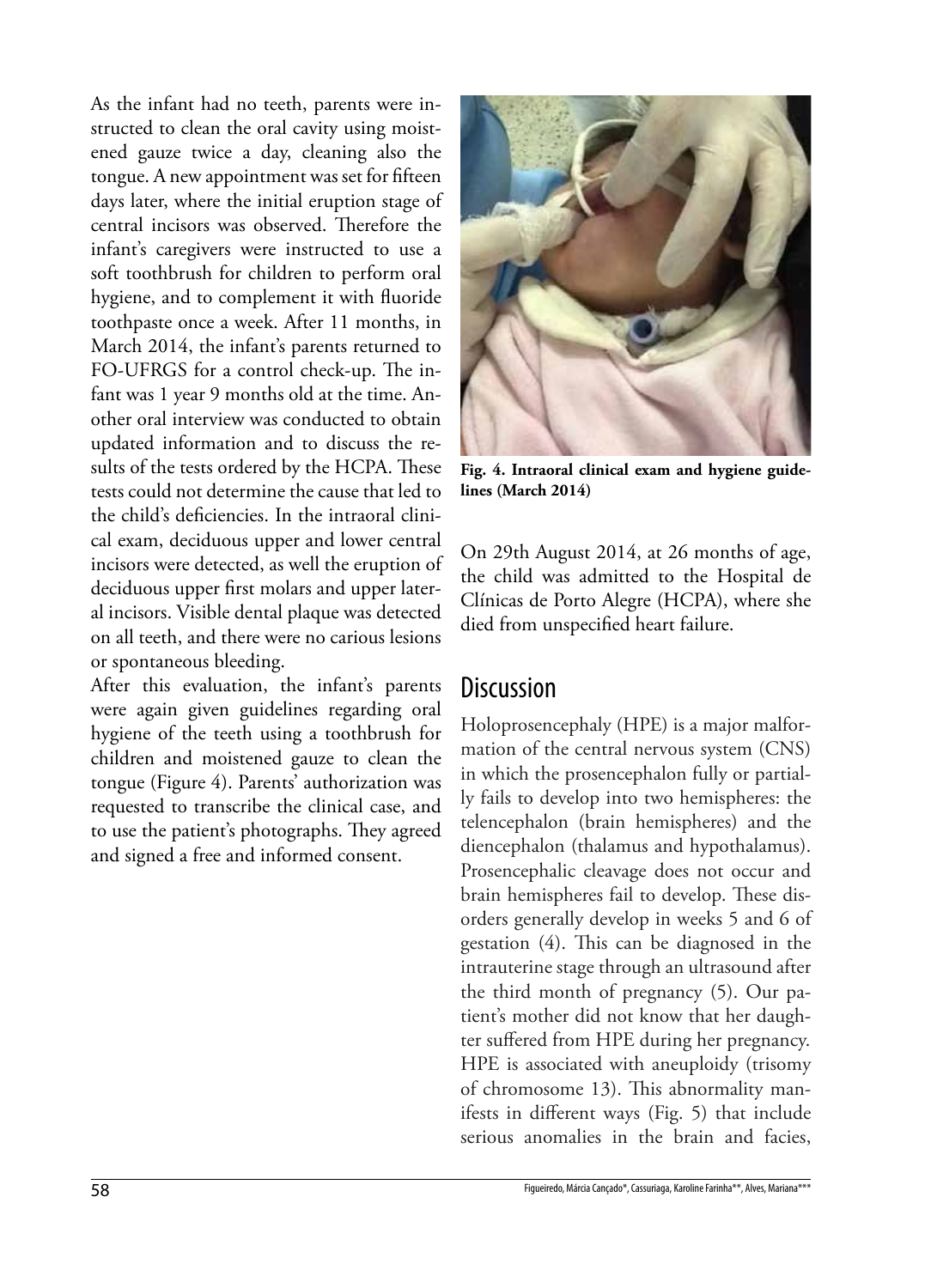mainly associated to the midline, such as cyclopia, ethmocephaly, cebocephaly, cleft lip and/or cleft palate, ocular hypotelorism and hypertelorism (4, 8, 9, 10). There can also be chromosome 18-related disorders: triploidy, monosomy, mosaicism, Meckel syndrome, type 1 diabetes, teratogenic and tobacco-related effects, and congenital infections. In this clinical case, although several studies were conducted, including a genetic study, it was not possible to determine the etiology of the malformations given its heterogeneous nature. The incidence of HPE in Brazil is 1 per  $16,000$  live births  $(4, 6)$ . In a study conducted in a reference public institution for high-risk pregnancies, holoprosencephaly appeared in 7.5% of cases of CNS anomalies (7).

| Shape            | Brain morphology                                                                                                                                                                                                                                                                                     |
|------------------|------------------------------------------------------------------------------------------------------------------------------------------------------------------------------------------------------------------------------------------------------------------------------------------------------|
| <b>Alobar</b>    | - Most severe type<br>- There is no division between brain<br>hemispheres (holosphere)<br>- Single ventricular cavity (monoventri-<br>cle)<br>- Aberrant brain circumvolutions<br>- Absence of corpus callosum and sep-<br>tum pellucidum<br>- Fused thalami<br>- Absence of olfactory bulbs         |
| <b>Semilobar</b> | - Intermediate in severity<br>- Irregular or incompletely formed in-<br>terhemispheric fissure<br>- Continuous corticomedullary junction<br>through the midline<br>- Small monoventricle with partially de-<br>veloped temporal horns<br>- Olfactory tracts and bulbs might be<br>properly developed |
| Lobar            | - Clear differentiation<br>- Two well-developed hemispheres<br>- Absence of corpus callosum and mid-<br>line structures<br>- Monoventricle in the inter-hemispher-<br>ic fissure through a cystic formation<br>covered by a thin meningo-ependymal<br>layer.                                         |

| Holopros-   - Least severe type<br>  encephaly   - Isolated absence of olfactory tracts<br>and bulbs<br>- Possible orofacial fissures |
|---------------------------------------------------------------------------------------------------------------------------------------|
|                                                                                                                                       |

**Fig. 5. Holoprosencephaly classification. Source: Noronha et al, 2001**

HPE prognosis varies according to the type of malformation, as in some rare cases where the malformation is milder, life expectancy is close to normal figures (4, 9). Alobar and semilobar holoprosencephaly are the most aggressive types and have an unfavorable prognosis as they are usually fatal and associated with serious cognitive deficits (9). According to a study conducted by Cericato (2007), the life expectancy of children with serious facial malformations, as in the case of alobar HPE, is lower than that of children with less serious facial deficiencies. Child mortality is affected by the severity of the anomaly as well as other factors: mother's health, quality of and access to health services, socieconomic factors and public health practices (1).

Given the above definitions and considerations, we believe that this patient had semilobar holoprosencephaly, as the facial malformations were less serious. However, the infant had other malformations which hindered her development and made her dependent on an oropharyngeal airway with a tracheotomy. This made it difficult for the medical team to agree on the HPE type this patient had.

One of the main malformations in HPE is that of the corpus callosum: an encephalic structure that develops between weeks 12 and 18 of gestation. Its agenesis is a congenital anomaly caused by a telencephalic migratory defect that can be complete or partial. When there is isolated agenesis of the corpus callosum, the brain might develop normally, as it is not essential for vital functions (6). It is more usual for the malformation to also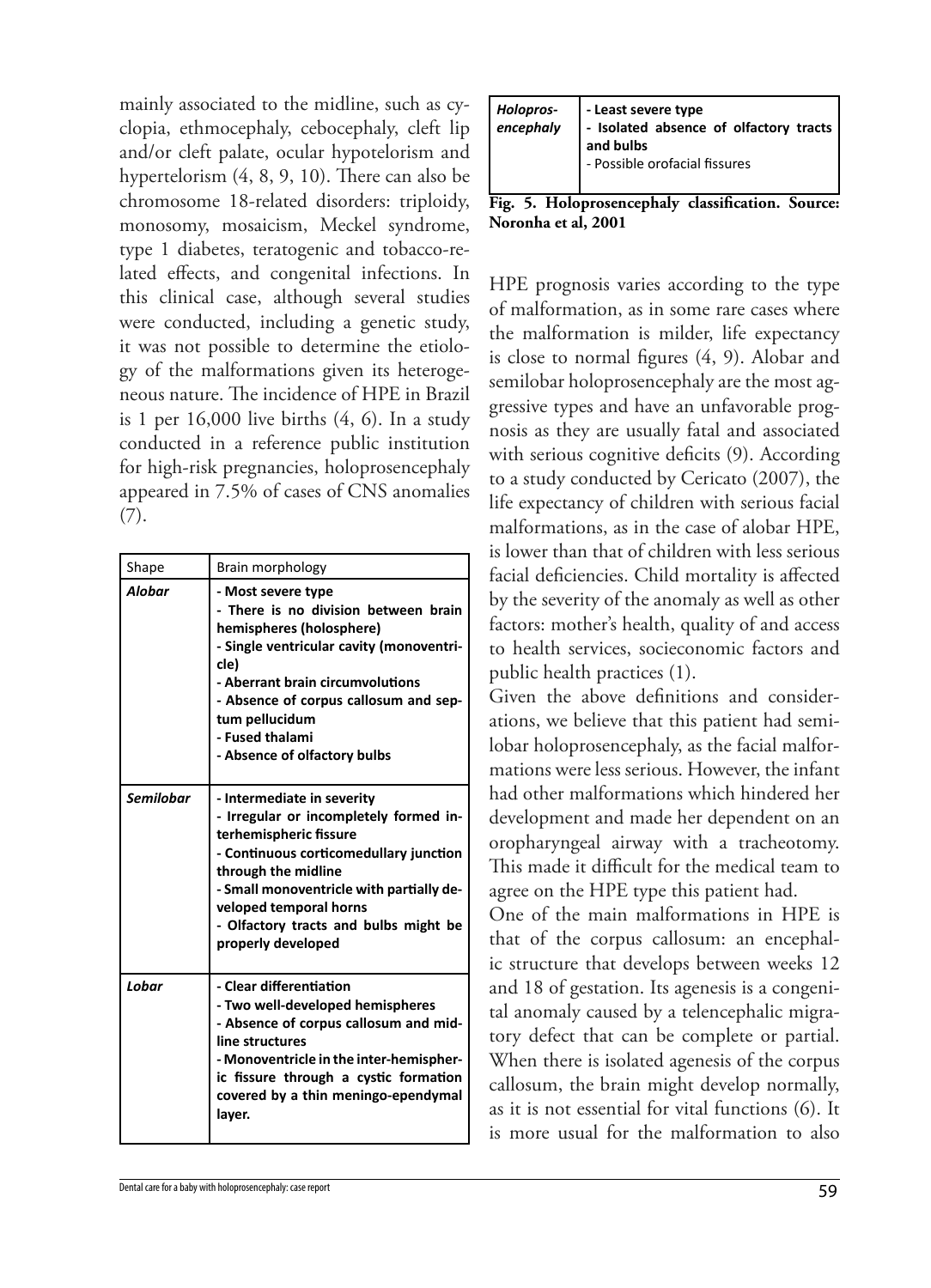cause neurological deficiencies that range from mild to serious. They typically include anomalies in psychomotor development, intellectual disabilities, epilepsy and behavioral changes.

The MRI is considered the gold standard among paraclinical studies in the diagnosis of agenesis of the corpus callosum (5, 7). However, this exam was no ordered for this patient: a CT was performed instead. Additionally, it is essential to inform the general population, and caregivers in particular, about the complexity of the health-disease process, highlighting the importance of prevention, control and early detection regarding health problems. We must also remember that oral diseases caused by the increased risk posed by these deficiencies may affect not just the nutrition of people with disabilities, but also increase the risk of infection, which in turn increases morbidity (10).

In this case, the patient's caregivers were informed of the importance of maintaining oral health and soft tissue hygiene in their child, and also when the first teeth erupted. The child's parents were very receptive, which made it possible to forge a strong professionalfamily-patient bond. This bond was considered essential for the dental treatment of the child as an outpatient, which focused on maintaining her oral health. The relevant literature includes studies that mention how difficult it is to achieve good and effective oral hygiene for the removal of biofilm in patients with this type of deficiency. This happens on account of motor and cognitive limitations, as they lack the necessary skills to brush their teeth and use floss (10). When patients are not able to maintain their oral health, it is the family/caregivers who should take on this responsibility. However, they might do this with uncertainty, given the lack of information about the most effective resources and procedures.

It should be noted that in this case, the drugs taken by the mother may have affected the fetus. In the account provided by the family, the antibiotic described is not mentioned by name, but we must remember that scientific literature reports that drugs must be prescribed when their benefits significantly outweigh their potential risks: the use of medication during pregnancy is a very unusual situation (11). It is important to know that drugs administered to the mother reach the fetus through the placenta. The health team must know the right dosage for each drug, which can be administered, and when to do so (12).

Urinary tract infection (UTI) is a major complication during pregnancy, which can lead to an unclear prognosis. Possible complications are: premature deliveries, low-birth-weight babies, restricted intrauterine growth, cerebral palsy or intellectual disability and perinatal death (13). There are several clinical expressions of the effects of medication on the fetus. This may have anatomical, physiological or behavioral effects, with an early or late onset. Many of these complications during pregnancy can be prevented if there is prenatal monitoring, which allows for the early detection of possible disorders. It is necessary for the doctor to order a urine sample and culture in the first pregnancy check-up.

Finally, this case confirmed the importance of the care for patients with disabilities from the first months of life, as it was possible to forge a bond with the girl and her caregivers, hence facilitating prevention and health education actions. This involved not only parents and family members but also other professionals committed to health services. Additionally, this case proved that dental care has to be personalized and provided with love to the patient and the family. This is why we feel that G.B.M. was more than just a case: she was a life model.